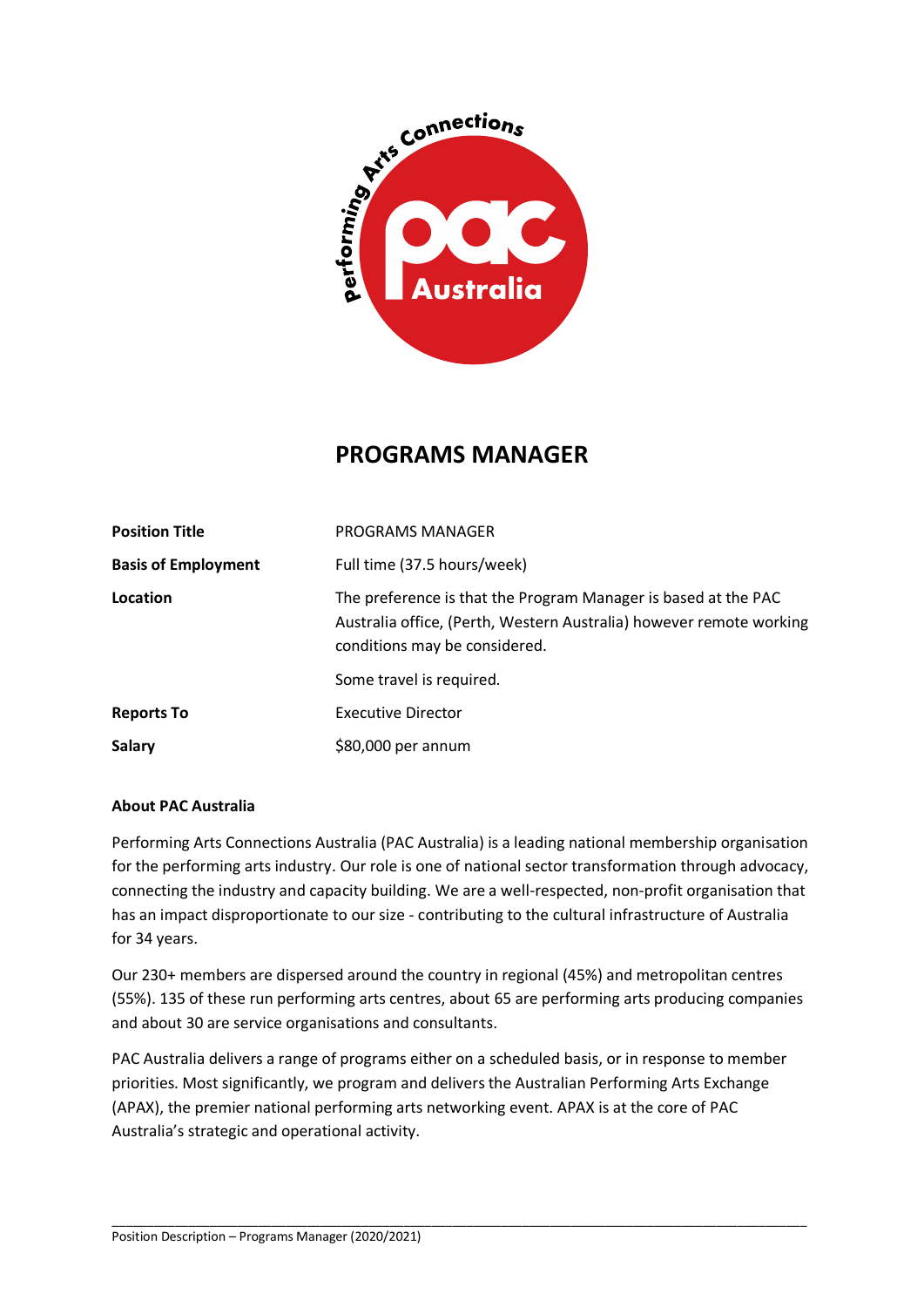### **Position Statement**

The Programs Manager is central to the delivery of APAX and other PAC Australia activities. Working in a small team and closely with the Executive Director, this position delivers a range of high-impact programs to further the objectives of the association, connect and develop our membership and contribute to the development of the broader sector. Working in a small team, the position requires high levels of adaptability and a diverse range of skills.

Involvement with PAC Australia would see you connected to a broad range of national (and increasingly international) presenting and producing contacts. The Programs Manager is a highly visible position within the organisation and requires an individual with a passion for the development of the live performance sector who can clearly articulate the priorities of PAC Australia and our members – and then deliver them.

## **Key Duties**

*You will be expected to collaborate closely with your team members in the delivery of your duties. Team members are expected to have a working knowledge of membership and event registration processes in order to promptly service members and stakeholders as required.*

Australian Performing Arts Exchange:

- Develop and maintain event schedules including the creation and maintenance of the Master Schedule.
- Manage conference speakers including the preparation of briefing documents, attendance at speaker briefings, managing the "meet and greet", securing biographies, headshots and copies of presentations.
- Further develop and deliver supporting programs such as the buddy system, First Base, and Start Me Up, as well as additional delivery points throughout the year for extended APAX programs.
- Solicit, contact and service sponsors and exhibitors including, in liaison with the Production Manager, the arrangement and provisioning of booths.
- Identify off-program performance opportunities.
- Manage First Nations protocols where appropriate.
- Administer the Drover Awards processes including finalising the list of eligible productions for Tour of the Year.
- Administer the arts market selection process.
- Oversee the delivery of the event app and APAX web content by the Projects Coordinator
- Ensure the Projects Coordinator delivers a professionally managed event registration desk.
- Manage catering requirements.
- Act as central point of contact with the various venues, securing plans of all venues as required to determine the precise layout and set-up of activities.

\_\_\_\_\_\_\_\_\_\_\_\_\_\_\_\_\_\_\_\_\_\_\_\_\_\_\_\_\_\_\_\_\_\_\_\_\_\_\_\_\_\_\_\_\_\_\_\_\_\_\_\_\_\_\_\_\_\_\_\_\_\_\_\_\_\_\_\_\_\_\_\_\_\_\_\_\_\_\_\_\_\_\_\_\_\_\_\_\_\_\_\_\_\_\_\_\_\_\_\_

• Manage the design and print of marketing and event collateral.